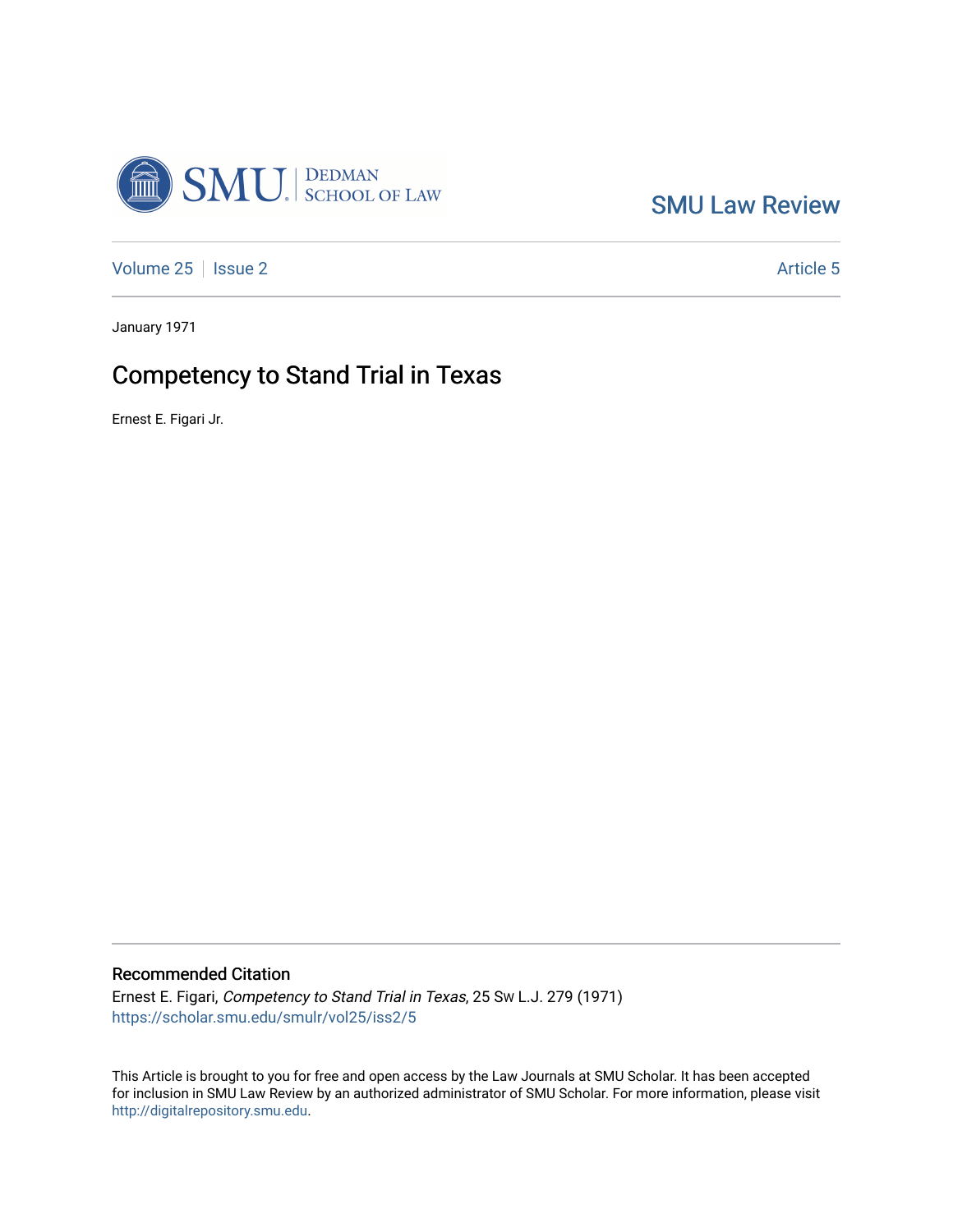# **COMPETENCY** TO **STAND** TRIAL **IN TEXAS**

#### $b<sub>v</sub>$

# *Ernest E. Figari, Jr.\**

**M ENTAL** incapacity raises two distinct problems in the area of criminal law. First, the lack of responsibility for a criminal offense **by** reason of insanity; and secondly, the competency or ability of the accused to stand trial. While insanity relates to the accused's mental status at the time of the crime, incompetency relates to his mental status at the time of trial.' Thus, the problem of competency to stand trial consists of a determination of the accused's mental status not in relation to the crime, but in relation to his trial proceedings.<sup>2</sup>

Not only do incompetency and insanity relate to different periods of time, but the legal tests for each are quite different. Generally, the test of incompetency is whether the accused can understand the nature and object of the proceedings against him, comprehend his own condition in reference to such proceedings, and consult with his lawyer in the preparation of his defense.' Insanity, on the other hand, requires that the accused not know the nature and quality of his act and be unable to distinguish between right and wrong.<sup>4</sup>

# I. COMPETENCY PROCEEDINGS IN TEXAS

In Texas proceedings to determine the competency of an accused to stand trial are governed by article 46.02 of the Texas Code of Criminal Procedure.' Although the statute speaks in terms of an accused's "present insanity,"<sup>8</sup> reference is clearly intended to the incompetency of an accused to stand trial." The use of the term "present insanity" is unfortunate since that term usually connotes a serious mental disorder affecting legal responsibility.<sup>8</sup> It is widely recognized that an accused may be incompetent

\* B.S., Texas A & M University; LL.B., University of Texas; LL.M., Southern Methodist University. Attorney at Law, Dallas, Texas.

'Massey v. Moore, 348 U.S. 105, **108** (1954).

*'See* Magnus, *Mental Incompetency,* **18** BAYLOR L. REv. 22 *(1966);* Mezer & Rheingold, *Mental Capacity and Incompetency: A Psycho-Legal Problem,* **118 AM. J.** PSYCHIATRY 827 **(1962);** Robey & Bogard, *The Compleat Forensic Psychiatrist,* 127 AM. **J.** PSYCHIATRY *519* (1969).

<sup>3</sup> H. WEIHOFEN, MENTAL DISORDER AS A CRIMINAL DEFENSE 428-30 (1954).

*1d.* at **68-81.**

<sup>5</sup> TEX. CODE CRIM. PROC. ANN. art. 46.02 (Supp. 1970); *see* Note, *Competency To Stand* Trial-Pre-Trial Procedures, 22 Sw. L.J. 857 (1968).

*Trial-Pre-Trial Procedures,* 22 Sw. L.J. *857* (1968). **<sup>6</sup> TEX. CODE CRIM.** PROC. **ANN.** art. 46.02, **§5 1,** 2 (Supp. 1970).

*'Id. §* 2(a): "For purposes of present insanity, the defendant shall be considered presently insane if he is presently incompetent to make a rational defense." *See* Townsend v. State, 427 S.W.2d *55* (Tex. Crim. App. 1968).

8Floyd v. United States, **365 F.2d 368, 374-75** n.9 (5th Cir. *1966);* Magnus, *supra* note 2, at 25 n.5; *see* Johnson v. United States, 344 **F.2d** 401, 406 n.13, 408 n.16 (5th Cir. 1965); **JUDICIAL CONFERENCE OF THE DISTRICT OF COLUMBIA, REPORT OF THE COMMITTEE ON** PROB-**LEMS CONNECTED WITH MENTAL EXAMINATION OF** THE **ACCUSED IN CRIMINAL** CASES, BEFORE **TRIAL 128-30 (1965) [hereinafter** cited **as D.C.** REPORT]. *See also* **Hess &** Thomas, *Incompetency To Stand Trial: Procedures, Results and Problems, 119* AM. **J.** PSYCHIATRY **713** (1963). Prior **to** the enactment of the Texas Code of Criminal Procedure considerable confusion existed between the concepts of competency to stand trial and insanity. In *Ex parte* Hodges, **166** Tex. Crim. 433, 314 S.W.2d **581** (1958), and Freeman v. State, **166** Tex. Crim. *626, 317* S.W.2d *726 (1958),* the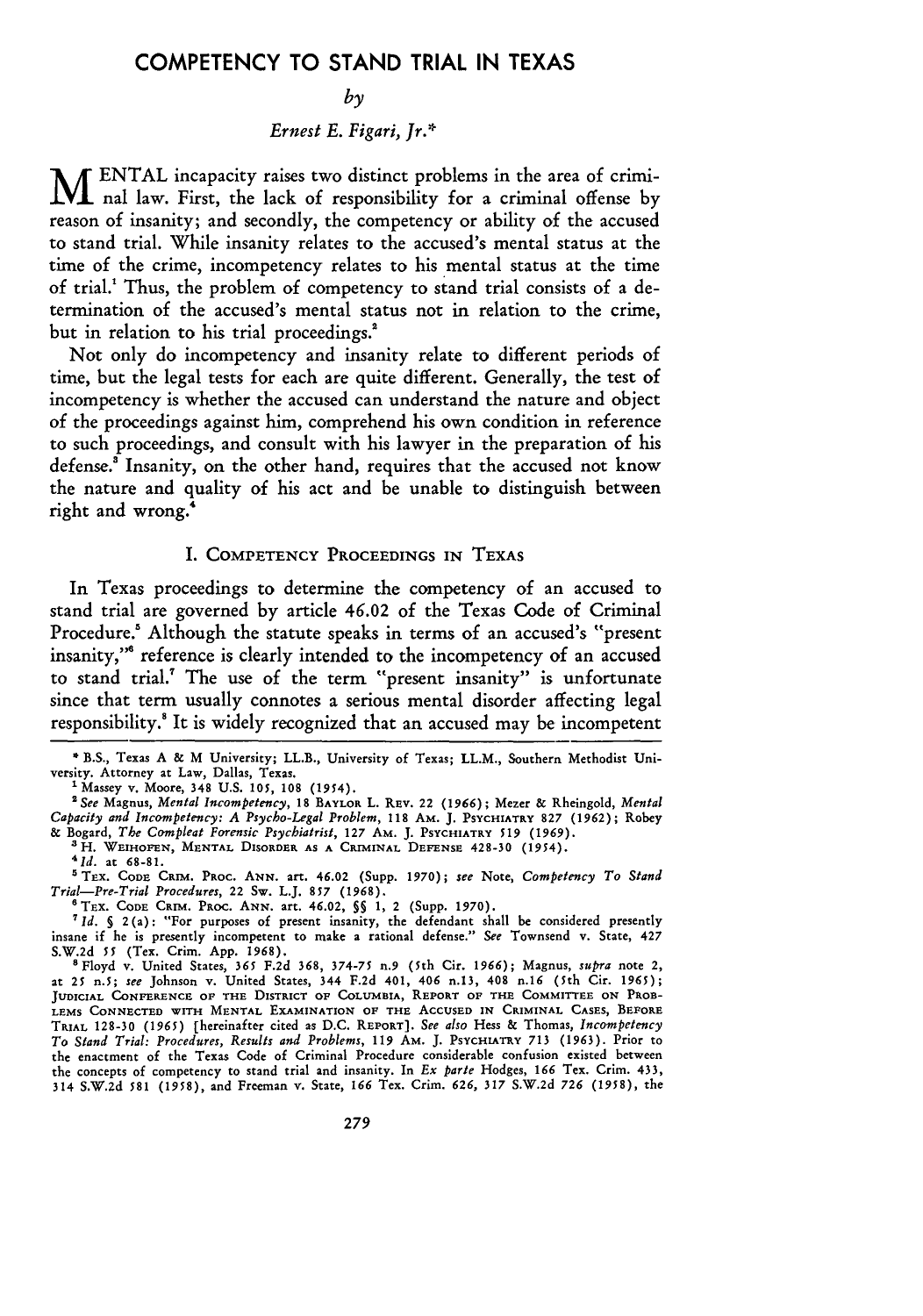to stand trial, yet be criminally sane." Thus, a charge to a jury cast in terms of "present insanity"'" could be prejudicial and violative of due process."

# *A. Raising the Issue*

The general wording of article 46.02 would seem to permit the question of competency to be raised **by** defense counsel, the prosecution, or the court.<sup>12</sup> Indeed, there is a duty upon all concerned to see that an accused is not convicted while he is incompetent.<sup>13</sup> If the attorney for the accused is aware of facts indicating his client's incompetence, he has a duty to raise the issue,<sup>14</sup> barring some exceptional circumstances.<sup>15</sup> Also, if evidence is known **by** the prosecutor that casts doubt upon the competency of an accused, he has a duty to disclose the information.'" Likewise, if facts come to the attention of the trial court which suggest that an accused is incompetent, the trial court has a duty to order an appropriate inquiry.<sup>17</sup>

## *B. Procedure and Operation*

*Separate Hearing.* Once the question of competency is raised, article 46.02 contemplates that the issue "shall be tried in advance of trial."<sup>18</sup> Neverthe-

Texas court **of** criminal appeals held, in effect, that there was no significant difference between incompetency to stand trial and insanity as a defense to a crime.

'E.g., D.C. REPORT 129-30; Cooke, The Court Study Unit: Patient Characteristics and Differences Between Patients Judged Competent and Incompetent, *27* J. CLIN. PSYCHOLOGY 141 **(1969);** McGarry, Competency for Trial and Due Process Via the State Hospital, 122 **AM. J.** PSYCHIATRY **623 (1965);** Pfeiffer, Eisenstein & Dabbs, Mental Competency Evaluation for the Federal Courts: *I.* Methods and Results, 144 J. NERV. **MENT.** Dis. **320,** 321 **(1967);** Robey, Criteria for Coinpetency To Stand Trial: A Checklist for Psychiatrists, 122 **AM.** J. PSYCHIATRY **616,** *617* **(1965)** [hereinafter cited as Robey].

**1** TEx. **CODE** CRIM. PRoc. **ANN.** art. 46.02, **§** 2(b) (2) (a) (Supp. 1970) states: "Instructions submitting the issue of present insanity shall be framed so as to require the jury to state in its verdict whether defendant is sane or insane at the time of the trial." *"1See* Pate v. Robinson, 383 U.S. *375 (1966);* Dusky v. United States, 362 U.S. 402 (1960),

wherein the Supreme Court stated that the legal test of incompetency is "whether [the accused] has sufficient present ability to consult with his lawyer with a reasonable degree of rational understanding-and whether he has a rational as well as factual understanding of the proceedings against him." " TEX. **CODE** CRIM. **PROC. ANN.** art. 46.02, *§* 1 (Supp. **1970)** states that the issue of com-

petency may be raised **"on** behalf of accused" without specifying the requesting party. **Cf.** D.C. REPORT 19 n.1. See generally H. **WEIHOFEN,** supra note **3,** at 440-42.

*"a* See generally D.C. REPORT **66-67.**

**'4See** Owsley v. Peyton, **368 F.2d** 1002 (4th Cir. *1966);* Plummer v. United States, **260 F.2d** 729 (D.C. Cir. 1958); Goodwin v. Swenson, 287 F. Supp. 166 (W.D. Mo. 1968); Evans v. Kropp,<br>254 F. Supp. 218 (E.D. Mich. 1966); D.C. REPORT 85. See generally Note, Effective Assistance *of* Counsel for the Indigent Defendant, **78** HARV. L. Ruv. 1434, 1438-40 (1965). *15See* Daugherty v. Beto, **388** F.2d 810 (5th Cir. 1967), cert. denied, **393** U.S. *986* (1968);

O'Beirne v. Overholser, **193** F. Supp. **652,** *661* (D.D.C. 1961), rev'd on other grounds, **302** F.2d **852** (D.C. Cir. **1962);** McGee, Defense Problems Under the Durham Rule, *5* CATHOLIC LAw. **35 (1959);** cf. Lynch v. Overholser, **369** U.S. *705* (1962). "Ormsby v. United States, 273 F. *977* (6th Cir. 1921); Evans v. Kropp, 254 F. Supp. 218

(E.D. Mich. 1966); see Napue v. Illinois, 360 U.S. 264 *(1959);* Alcorta v. Texas, *355* U.S. 28 (1957) ; **D.C. REPORT** *92.* See also Note, The *Prosecutor's* Constitutional Duty To Reveal Evidence to the Defendant, 74 YALE L.J. *136* (1964).

"Pate v. Robinson, 383 U.S. *375 (1966);* Townsend v. State, 427 S.W.2d *55* (Tex. Crim. App. 1968); TEX. CODE CRIM. PROC. ANN. art. 46.02, § 2(g) (Supp. 1970).<br><sup>18</sup> TEX. CODE CRIM. PROC. ANN. art. 46.02, § 1 (Supp. 1970). Prior to its amendment in 1969.

1 provided that the issue of competency could not **be** heard in advance of trial "except upon written application on behalf of the accused with the consent of the State's attorney and the approval of the trial judge," Ch. 722, *§§* 1-10, **[1965]** Tex. Laws 532-35. These limitations would appear to conflict with TEx. PEN. **CODE ANN.** art. **34** (Supp. 1970), which provides that "no person who becomes insane after he committed an offense shall be tried for the same while in such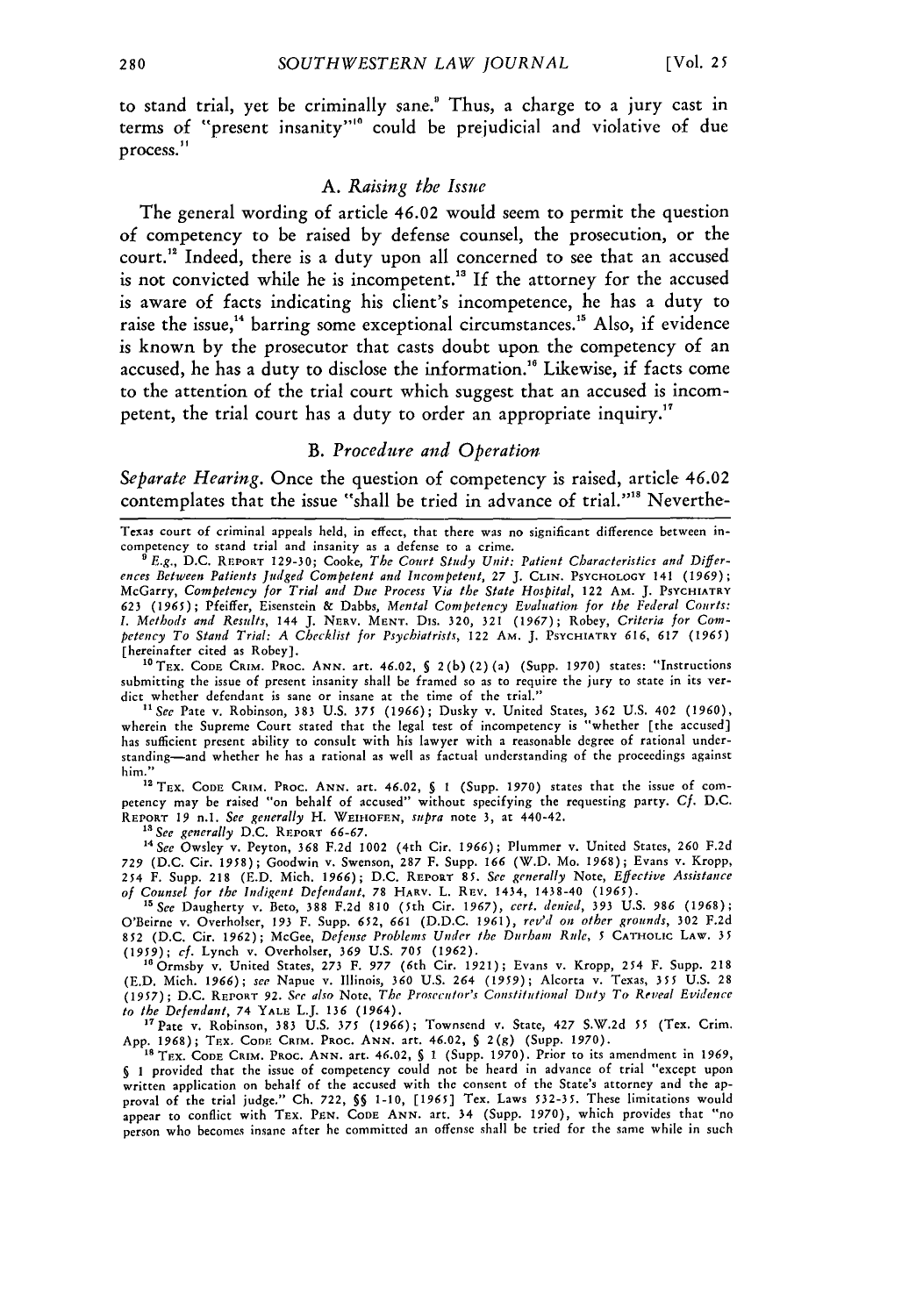less, if facts raising a reasonable doubt as to the competency of the accused come to the court's attention for the first time during the course of the trial, the court is required to suspend those proceedings and convene a separate hearing on the issue.<sup>19</sup> It appears that the issue of competency can be heard with the trial on the merits *only* when such procedure is requested by the accused or his counsel.<sup>20</sup>

*Trial by Jury.* Article 46.02 preserves the right to a jury determination of the competency of the accused to stand trial.<sup>21</sup> Presumably, this right could be waived and the matter submitted to the court.<sup>22</sup> However, there is authority to the contrary.<sup>23</sup>

*Test of "Present Insanity."* Section 2 (a) (2) of article 46.02 defines the issue of "present insanity" in terms of whether the accused "is presently incompetent to make a rational defense."<sup>24</sup> This test omits the requirement of the federal standard that the cognitive functions of the accused be intact,<sup>25</sup> and may, therefore, be unconstitutionally narrow.<sup>26</sup>

*Appointment of Experts.* Under section 2 **(f) (1)** the trial court is authorized to "appoint disinterested qualified experts" to examine the accused with regard to his competency to stand trial.<sup>27</sup> This provision is designed to satisfy certain due process requirements<sup>28</sup> that were overlooked by the earlier version of article 46.02.<sup>29</sup> Article 46.02 would seem to permit the

211, 217-18 (1968).<br><sup>19</sup> TEX. CODE CRIM. PROC. ANN. art. 46.02, § 2(g)(1) (Supp. 1970); *accord*, Pate v. Robin-<br>son, 383 U.S. 375 (1966); Townsend v. State, 427 S.W.2d 55 (Tex. Crim. App. 1968). *"See* TEX. **CODE CRIM. PROC. ANN.** art. 46.02, § 2(a) (Supp. 1970).

**21** *Id. §§* 1, 2. It should be noted, however, that there is no federal right to a jury hearing on competence to stand trial. Jordan v. United States, 207 F.2d 28 (D.C. Cir. 1953); Higgins v. United States, 205 F.2d **650** (9th Cir. 1953); United States v. McFalls, 247 F. Supp. 439 (E.D. Tenn. 1965).

**<sup>2</sup>***See* TEX. **CODE** CrM. PRoc. **ANN.** art. 1.13 (1966). *"See* Townsend v. State, 427 S.W.2d *55, 57-58* (Tex. Crim. App. 1968); **TEX. CONST.** art.

**1,** *§* **15;** TEX. **CODE** CRIM. PRoc. **ANN.** art. 46.02, **§** 2(g) (1) (Supp. **1970).** ' <sup>4</sup> TEx. **CODE** CRIM. PRoc. **ANN.** art. 46.02, **§** 2(a) (2) (Supp. **1970).**

21 In Dusky v. United States, **362** U.S. 402 (1960), the Supreme Court stated that the test **of**

competency to stand trial is "whether [the accused] has sufficient present ability to consult with his lawyer with a reasonable degree of rational understanding *and* whether he has a rational as well as factual understanding of the proceedings against him." Id. at 403 (emphasis added).<br><sup>26</sup> See Noble v. Sigler, 351 F.2d 673 (8th Cir. 1965), cert. denied, 385 U.S. 853 (1966), which

holds that the federal standard of competency to stand trial is applicable to state criminal proceedings.

**"** TEX. **CODE CRIM.** PRoc. **ANN.** art. 46.02, **S** 2(f) (1) (Supp. **1970);** *see* Steele, *supra* note **18, at 217.** *"28See* Bush v. McCollum, **231** F. Supp. *560* (N.D. Tex. 1964), *aff'd,* 344 F.2d **672** (5th Cir.

**1965);** Note, *Equal Protection and the Indigent Defendant: Griffin and Its Progeny,* 16 **STAN.** L. REV. 394 (1964). *See also* REPORT OF **THE ATTORNEY GENERAL'S COMMITTEE ON POVERTY AND** THE ADMINISTRATION OF **FEDERAL** CRIMINAL **JUSTICE** (1963). **29Ch.** 722, **§§ 1-10, [1965]** Tex. Laws **532-35.**

condition," and Pate v. Robinson, **383** U.S. *375* (1966), which suggests that due process requires a preliminary hearing on the issue of competence to stand trial. However, in Townsend v. State, 427 S.W.2d *55* (Tex. Crim. App. 1968), the court of criminal appeals, construing art. 46.02 prior to its amendment, held that when a lack of the state's attorney's consent precluded application of *§* 1, the accused was still entitled to a separate hearing on the question of competency under § 2 once a bona fide doubt about his competency is raised. *See* Note, *Competency To Stand Trial-Pre-Trial Procedures,* 22 Sw. L.J. *857* (1968); Note, *An Accused Has the Right, Upon Motion, to a Hearing on His Competency To Stand Trial Before Trial an the Merits,* 47 TEXAs L. REV. 147 (1968); *cf.* Steele, *Criminal Law and Procedure, Annual Survey of Texas Law,* 22 Sw. L.J.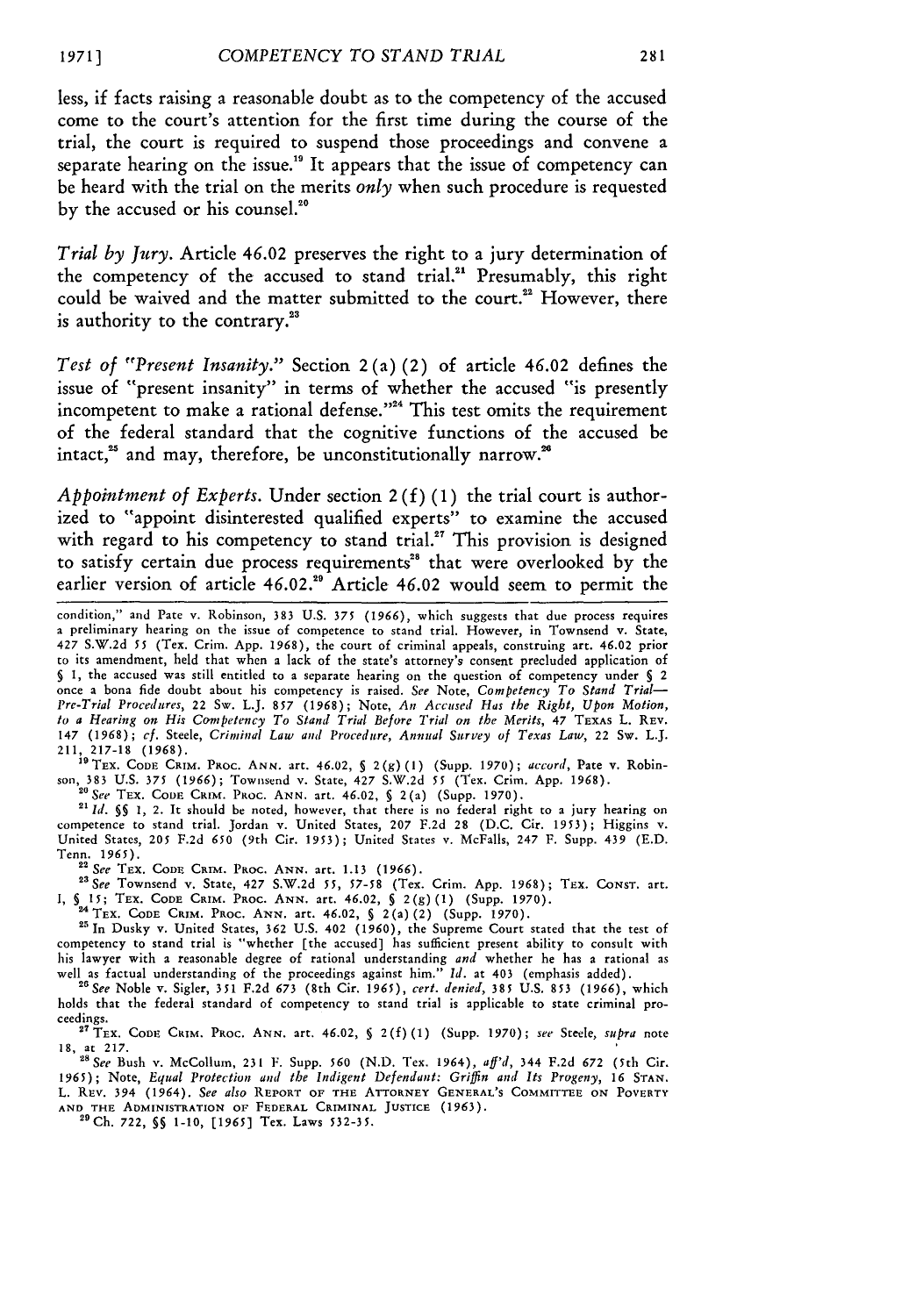trial court to authorize an examination covering criminal responsibility as well as competence to stand trial, even though a plea of insanity has not been entered.<sup>30</sup> Such a two-pronged examination at the outset could be of great benefit to an accused who is restored to competence after several years and faces the problem of mustering evidence in support of a delayed insanity defense.<sup>31</sup>

During the course of examination the appointed psychiatrist will seek to obtain information from the accused on which he can base an opinion as to the accused's mental state. **If** the psychiatrist is subsequently permitted to testify for the prosecution, the result may be that the accused's own words are used against him." In an attempt to avoid a possible violation of fifth amendment rights, section 2 **(f)** (4) provides that no statement made **by** the accused during an examination into his competency "shall **be** admitted in evidence **. . .** on the issue of guilt in any criminal proceeding . . . . "<sup>33</sup> Article 46.02 does not however, prohibit the examining psychiatrist from divulging, out of court, any information obtained from the accused. Likewise, no provision is made for informing the accused of his right to have counsel present at all critical stages of the proceeding, which may well include the psychiatric examination.<sup>34</sup>

*Proceeding on the Merits.* Article 46.02 fails to make any provision for the accused who, although conceded to be incompetent, insists upon an immediate trial on the merits because he has valid grounds for attacking the charge against him." Situations may arise where the accused cannot, as a matter of law, be convicted, or where a valid affirmative defense exists which does not require his participation.<sup>36</sup> In these instances the accused

33 TEX. CODE CRIM. PROC. ANN. art. 46.02, § 2(f)(4) (Supp. 1970).

<sup>34</sup> See Lee v. County Court, 27 N.Y.2d 432, 267 N.E.2d 452 (1971). See also Thornton v.<br>Corcoran, 407 F.2d 695 (D.C. Cir. 1969); D.C. REPORT 112-18; Steele, Criminal Law and Pro*cedure, Annual Survey of Texas Law,* 24 Sw. L.J. 229, **237 (1970);** Note, *Right to Counsel at the Pretrial Mental Examination of an Accused,* 118 U. PA. L. **REV.** 448 **(1970).** *Contra,* United States **v.** Baird, 414 F.2d 700 (2d Cir. *1969);* United States v. Albright, 388 F.2d **719** (4th Cir. **1968);** State v. Whitlow, 45 N.J. 3, 210 A.2d *763* (1965); Blankenship **v.** State, 432 S.W.2d *945* (Tex. Crim. App. 1968). *"See* TEX. **CODE CRIM.** PROC. **ANN.** art. 46.02, **§** 2(b)(3) (Supp. 1970). *But see Ex parte*

Hodges, *166* Tex. Crim. 433, 314 S.W.2d 581 (1958).

*asSee, e.g.,* United States v. Barnes, *175* F. Supp. **60** (S.D. Cal. *1959). See also* D.C. REPORT 144-45; Foote, *Pre-Trial Commitment of Criminal Defendants,* 108 U. PA. L. **REV.** 832, 841-44 (1960).

*<sup>&</sup>quot;See* **TEX.** CODE CRIM. **PRoc. ANN.** art. *46.02, §* **2(f)(1)** (Supp. **1970).**

*a' See* **D.C. REPORT 79-82.**

<sup>32</sup> See French v. District Court, 153 Colo. 10, 384 P.2d 268 (1963); State v. Olson, 274 Minn. 225, 143 N.W.2d 69 (1966); Stater v. Obstein, 52 N.J. 516, 247 A.2d 5 (1968); Lee v. County<br>Court, 27 N.Y.2d 432, 267 N.E.2d 452 (1971); D.C. REPORT 107-18; Danforth, *Death Knell for Pre-Trial Mental Examination? Privilege Against Self-Incrimination, 19* **RUTGERS** L. **REV.** 489 (1965); Comment, *Compulsory Mental Examinations and the Privilege Against Self-Incrimination,* 1964 Wis. L. REV. **671;** Note, *Requiring a Criminal Defendant To Submit to a Government Psychiatric Examination: Ass Invasion of the Privilege Against Self-Incrimination,* **83** HARV. L. REV. *648* **(1970);** Note, *Pretrial Mental Examinations in Maine: Are They Mechanisms for Compelling* Self-Incrimination, 18 MAINE L. REV. 96 (1966); cf. Wade v. United States, 426 F.2d 64 (D.C.<br>Cir. 1970). *But see* United States v. Baird, 414 F.2d 700 (2d Cir. 1969); United States v. Al· bright, **388** F.2d 719, 722-26 (4th Cir. 1968); Alexander v. United States, **380** F.2d **33** (8th Cir. **1967);** *cf.* Pope v. United States, **372** F.2d 710, 720-21 (8th Cir. *1967)* (en banc), *vacated on other grounds,* **392** U.S. *651* **(1968);** Winn v. United States, **270** F.2d **326** (D.C. Cir. 1959), *cert. denied, 365* U.S. 848 (1961).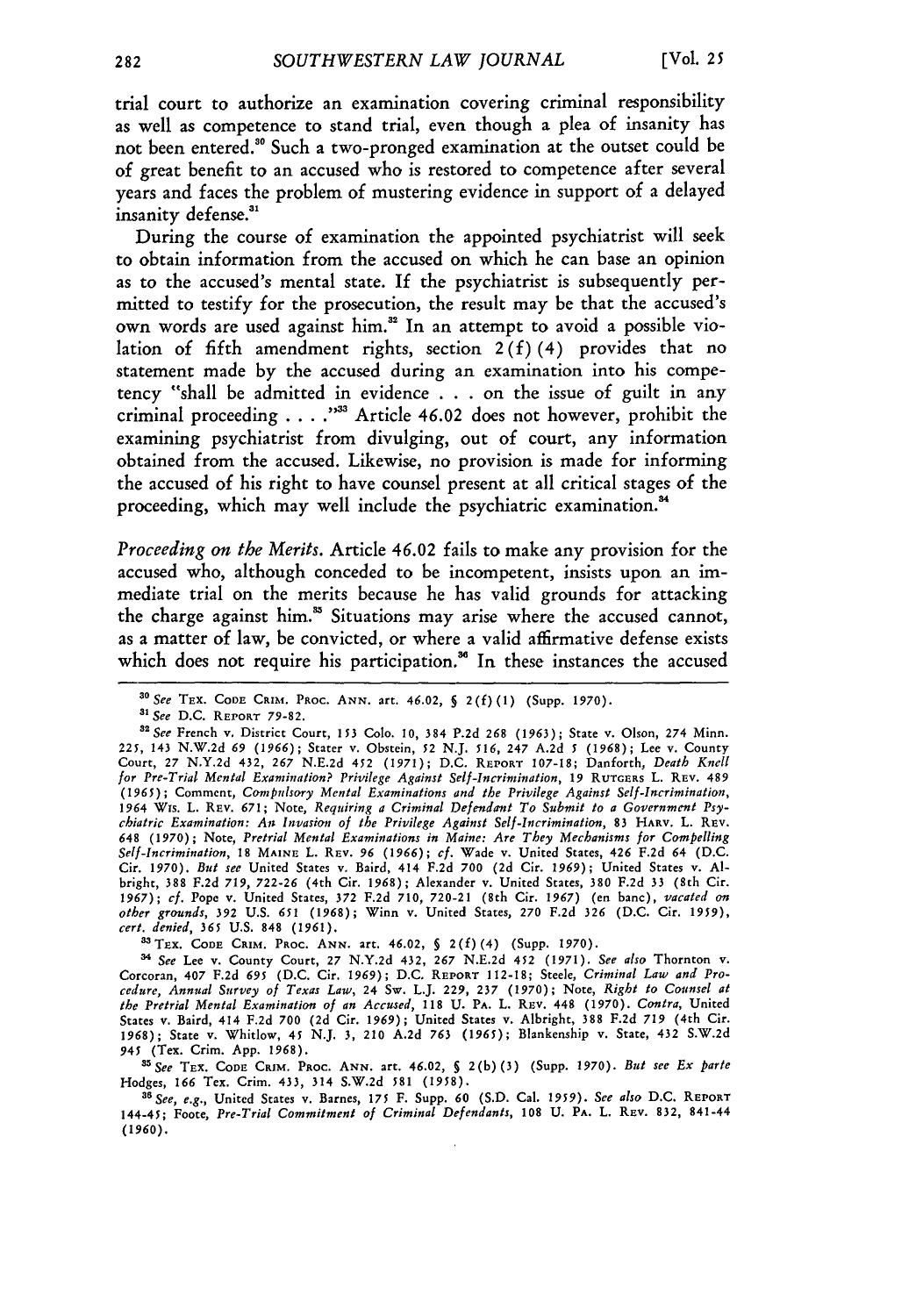should not be prevented from having his defenses adjudicated."

Section  $2(b)$  (3) of article 46.02 does permit the issue of sanity at the time of the alleged offense to be tried even though the accused may be incompetent."8 Thus, if an incompetent accused is found to have been insane at the time of the alleged offense he would be acquitted, subject to possible commitment to a mental institution." In the event the incompetent accused is found to have been sane at the time of the alleged offense, the court is required to declare a mistrial on that issue.<sup>40</sup>

#### II. PSYCHIATRIC **EXAMINATION OF THE** ACCUSED

Since a determination of the competency of an accused to stand trial is largely predicated upon medical testimony,<sup>41</sup> a psychiatric examination of the accused is almost always necessary. The purpose of such an examination is twofold: (1) to ascertain whether the cognitive functions of the accused are intact, that is, whether the accused is able to comprehend and understand his position as it relates to his legal status; and (2) to determine if the accused's ability to communicate is such that he may adequately cooperate with his lawyer in the preparation of his case. When these two functions of the accused's mind are sufficiently intact, he is mentally competent to stand trial. If either or both are impaired, he is **not.4**

# *A. Problem of Communication*

There has been a consistent failure on the part of the legal profession to inform the examining psychiatrist of the specific questions that need to be answered on the issue of mental competency to stand trial." Questions addressed to the psychiatrist on this issue range from the most

(d) The following rules shall apply upon defendant's being acquitted by reason of the jury's returning a finding that he was insane as of the time of the alleged offense:

(1) **If** the jury finds the defendant to be insane at the time of trial, and it further finds that the defendant should be committed to a mental institution, the court shall enter an order committing the defendant to a State mental hospital or to an agency of the United States operating a mental hospital or to a Veterans' **Ad**ministration hospital, and placing him in the custody of the sheriff for transportation to the mental hospital to be confined therein until he becomes sane. The court shall further order that a transcript of all medical testimony adduced before the jury shall be forthwith prepared by the court reporter and such transcript shall accompany the patient to the mental hospital.

*1d. §* 2(e).

4"See Slough & Wilson, *Mental Competency To Stand Trial,* 21 **U.** PITT. **L. REV.** 593, **609-10 (1960);** *cf.* TEX. **CODE** CRIM. PROC. **ANN.** art. 46.02, **§** 9 (1966). " Scrignar, *The Physician and the Law-Determination of Mental Competency To Stand Trial,*

201 J.A.M.A. 343 (1967). *'* McGarry, *Demonstration and Research in Competency for Trial and Mental Illness: Review and Preview,* 49 **BOSTON U.L. REV.** 46, 49 (1969); Robey **616-17.**

<sup>&</sup>lt;sup>37</sup> See MODEL PENAL CODE § 4.06 (Tent. Draft No. 6, 1962); D.C. REPORT 143-46; Foote, supra note 36, at 841-44; Magnus, supra note 2, at 66-72; Vann, Pretrial Determination and Decision-Making, 43 U. DET. L.J. 13, 30 (1965); Comment, Criminal Law—Insane Persons—Com-<br>petency To Stand Trial, 59 MICH. L. REV. 1078, 1094-97 (1961); Note, Incompetency To Stand *Trial,* **81** HARV. L. **REV.** 454, 455-56 (1967). *Compare* United States v. Barnes, 175 F. Supp. **60 (S.D.** Cal. *1959), with* United States v. Marino, 48 F. Supp. 75 (N.D. **Il.** 1957).

**<sup>&</sup>quot; TEX. CODE** CRIM. **PROC. ANN.** art. 46.02, § 2(b) **(3)** (Supp. **1970);** *see* Foote, *supra* note **36,** at 841-44. "OTEX. **CODE** CRIM. **PROC. ANN.** art. 46.02, **§ 2(d)(1)** (Supp. 1970):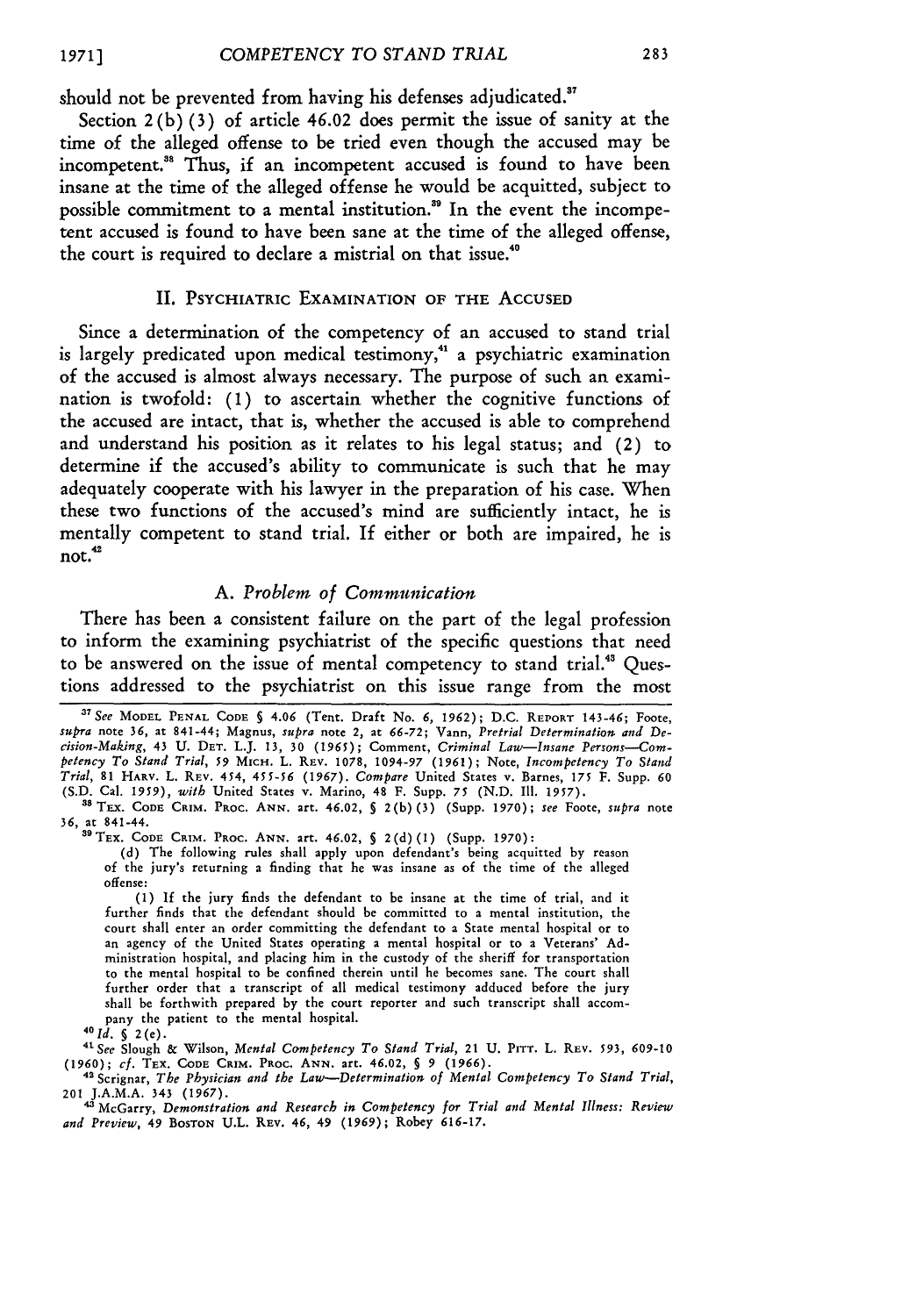general, requesting "psychiatric evaluation of the accused,"" to the **highly** complex, couched in the strictest of legal terms."' Due process of law may be compromised where there is a failure of communication between attorney and psychiatrist. To avoid possible confusion the question of competency should be propounded to the psychiatrist in clear and intelligible terms.<sup>46</sup> One suggestion is to frame the question of the mental competency of an accused in terms of **(1)** whether the accused possesses sufficient mental capacity to comprehend the nature and object of the proceedings and his own position in relation to those proceedings, and (2) whether he is able to advise counsel rationally in the preparation and implementation of his own defense."

When the psychiatrist is called upon to evaluate the competency of an accused he should be advised of the legal and factual setting of the case. The need for the psychiatrist to be fully aware of the nature of the proceedings facing the accused cannot be over-emphasized. No opinion on the competency of an accused can be complete without consideration of the severity of the charges, the complexity of the case, and the demands which may be made upon the accused during the course of trial.<sup>48</sup> Obviously, standing trial on a charge of murder or tax evasion involves the need for considerably greater ability to assist counsel than does standing trial for theft or driving while intoxicated.<sup>49</sup> If the psychiatrist underestimates the level of mental competency required, he may send an incompetent accused to face proceedings he does not understand.<sup>80</sup> On the other hand, if he overestimates the demands that will be placed upon the accused, he will unfairly deprive a competent accused of his right to a speedy trial."

#### *B. Mental Evaluation*

Psychiatric opinions on mental incompetency should be based upon a review of the mental history of the accused and an objective examination of his present mental status."2 **If** a mental disorder is diagnosed, the psychiatrist should determine whether, and to what extent, the disorder impairs the capacity of the accused to stand trial."' However, neither a diagnosis of a psychotic disorder nor of intellectual deficiency is of itself tantamount to a finding of mental incompetency.<sup>54</sup>

*Mental History.* A previous history of mental illness or prior hospitali-

" TEx. **CONST.** art. **I, § 10;** *see* Pfeiffer, Eisenstein & Dabbs, *supra* note 44, at **18.**

<sup>&</sup>quot;Pfeiffer, Eisenstein & Dabbs, *Mental Competency Evaluation for the Federal Courts:* I1. *Appraisal and Implications,* **145** J. NERV. **MENT.** Dis. 18, *19 (1967).* <sup>45</sup>*Id.*

*<sup>&</sup>quot;See* Hess & Thomas, *supra* note 8, at **715;** McGarry, *supra* note 9, at **625;** Robey 617. *<sup>4</sup>*

<sup>&</sup>lt;sup>47</sup> See Robey 617.

<sup>48</sup>D.C. REPORT **99;** Robey **620.** 41 *See* Robey 620.

*<sup>&</sup>quot; See* Pfeiffer, Eisenstein & Dabbs, *supra* note 44, at **18.**

*<sup>&</sup>quot; See* Balcanoff & McGarry, *Amicus Curiae: The Role of the Psychiatrist in Pretrial Examinations, 126* AM. J. PSYCHIATRY 342, 343-44 **(1969);** Smith, *Psychiatric Examinations in Federal Mental Competency Proceedings, 37* F.R.D. **171,** 174 (1965) [hereinafter cited as Smith].

**<sup>53</sup>** Smith **173-74.**

<sup>&#</sup>x27; <sup>4</sup> Pfeiffer, Eisenstein & Dabbs, *supra* note **9,** at **325;** Robey, **617-19;** *see* D.C. REPORT 43; Smith 174.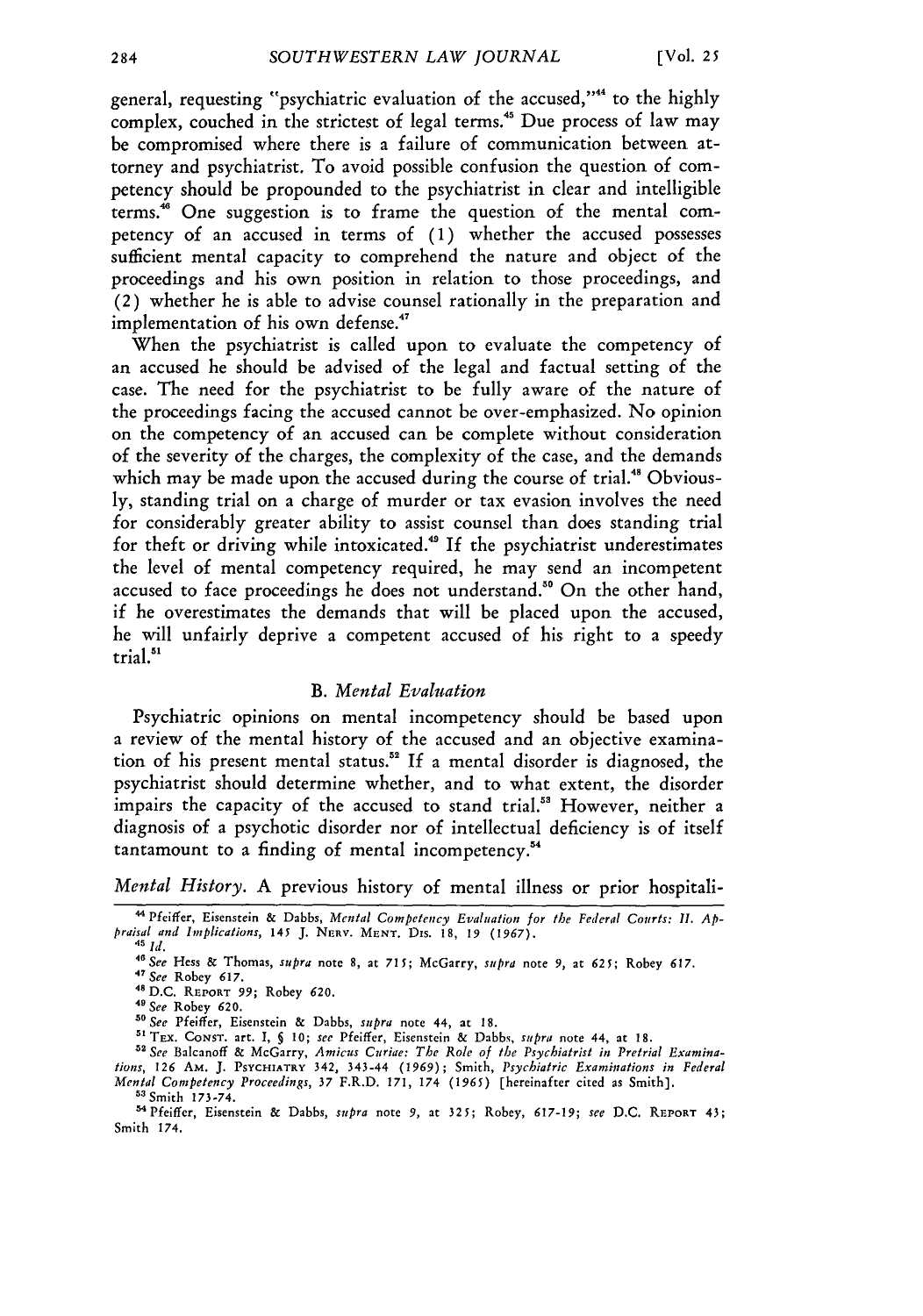*19711*

zation may reflect upon the competency of an accused.<sup>55</sup> Therefore, efforts should be made to contact all authorities and institutions that might have relevant information about the accused. Included are penal institutions, hospitals, and the Veterans Administration. Additional background information should be developed through interviews with relatives, friends, employers, and others."

*Examination.* Ideally, the accused should be admitted to a hospital or clinic for observation over a period of several days.<sup>57</sup> The circumstances of each particular case may dictate a shorter or longer stay." Initially the accused is given a routine physical examination.<sup>59</sup> In cases where organic brain disease is indicated, a complete neurological examination is undertaken to determine the extent of the disability.<sup>60</sup> Included are X-ray films of the skull, spinal fluid examinations, and electroencephalograms.<sup>61</sup>

**A** psychological examination provides valuable objective evidence of mental disability.<sup>62</sup> Therefore, an extensive battery of psychological tests is usually administered.<sup>63</sup> These tests can be used to measure intelligence,<sup>64</sup> pathological thought trends, degrees of mental and emotional disorder, and organic brain damage.<sup>65</sup> Routinely included are the Wechsler Bellevue Intelligence Scale, Wechsler Memory Scale, Bender-Gestalt, Rorschach, Thematic Apperception Test, and Projective Drawings.<sup>66</sup>

Finally the accused is interviewed **by** the examining psychiatrist. The total contact between accused and psychiatrist usually covers between three and eight hours. "

# *C. Criteria*

*Comprehension of Court Proceedings.* An examination of the accused must show that when he goes to trial he will be aware of the court surroundings and procedures.<sup>68</sup> He must be able to distinguish between a plea of guilty and a plea of not guilty." The accused must be aware of the principals involved, such as the judge, the jury, and the attorneys, as well as the fact that he is the defendant in the proceedings.<sup>70</sup> He must have some awareness of the nature of the charges against him and the range

- 
- **59D.C. REPORT 31;** Pfeiffer, Eisenstein **&** Dabbs, *supra* note **9,** at **322;** Smith 174.

<sup>6</sup> D.C. REPORT 132; Robey 619. **" D.C.** REPORT 131.

**<sup>&#</sup>x27;5** *See* D.C. REPORT **31;** Smith 173-74.

*<sup>5&</sup>quot;See* **D.C. REPORT 31;** Pfeiffer, Eisenstein **&** Dabbs, *supra* note **9,** at **322.**

<sup>&</sup>lt;sup>57</sup> See D.C. REPORT 29-30, 81, 102-04; Pfeiffer, Eisenstein & Dabbs, *supra* note 9, at 322<br><sup>58</sup> See D.C. REPORT 29-31; Pfeiffer, Eisenstein & Dabbs, *supra* note 9, at 322.

**<sup>60</sup> D.C.** REPORT **31;** Pfeiffer, Eisenstein **&** Dabbs, *supra* note **9,** at **322;** Robey & Bogard, *supra* note 2, at **520;** Smith 174. **t D.C. REPORT 31;** Pfeiffer, Eisenstein **&** Dabbs, *supra* note **9,** at **323;** Robey **&** Bogard, *supra*

note 2, at 520. **<sup>62</sup>**Smith 174.

**<sup>63</sup>** D.C. REPORT **32;** Balcanoff & McGarry, *supra* note 52, at 343; Pfeiffer, Eisenstein & Dabbs, *supra* note **9,** at 322.

<sup>&</sup>lt;sup>64</sup> Robey reports, however, that "intellectual deficiency in and of itself rarely serves to render<br>an individual incompetent." Robey 325; accord, Pfeiffer, Eisenstein & Dabbs, supra note 9, at 325. **65** Smith 174.

<sup>&</sup>lt;sup>66</sup> D.C. REPORT 32; Pfeiffer, Eisenstein & Dabbs, *supra* note 9, at 322.

<sup>67</sup>D.C. REPORT 98; Pfeiffer, Eisenstein & Dabbs, *supra* note **9,** at 322.

**<sup>70</sup>** Robey **619.**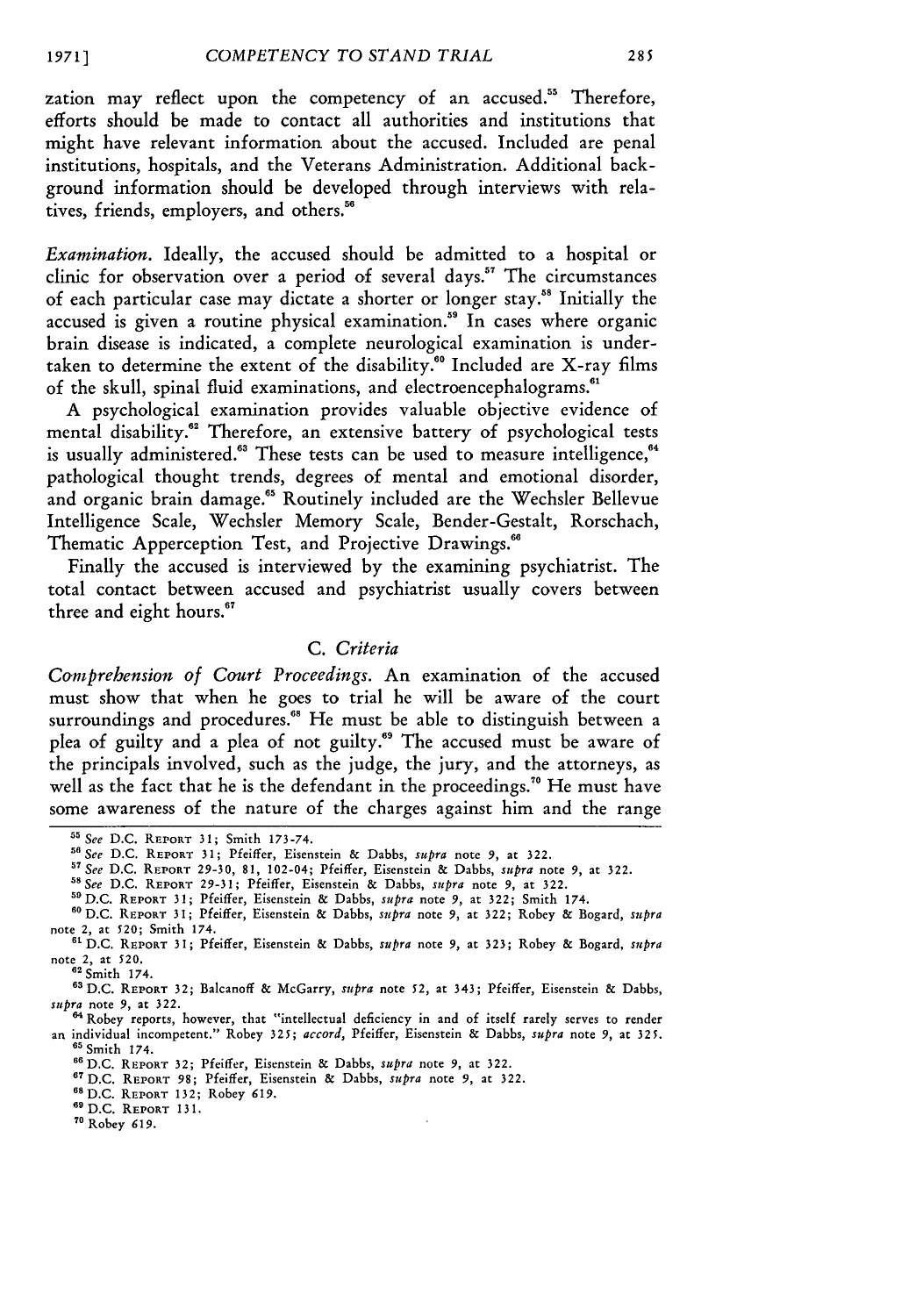of possible verdicts.<sup> $71$ </sup> The accused must be aware of the possible penalties if he should be found guilty, particularly in the case of a capital offense." He must understand what defenses are available to him.<sup>78</sup> Finally, the accused must have some awareness of his legal rights, such as his right to trial by jury, to counsel, and to protection from self-incrimination." If the accused fails to understand even the relatively simple level of proceedings that would take place were he returned to court, he cannot be considered competent, and the likelihood of his being able to advise counsel adequately is so small that the remaining portions of the test for competency become somewhat academic."

*Ability To Advise Counsel.* Determination of the ability of the accused to advise counsel rationally in the preparation and implementation of his defense seems to require that the psychiatrist talk with the accused's attorney."

Generally, the accused must show the ability to counsel with and accept advice from his attorney.<sup> $n$ </sup> He must be able to divulge to his lawyer without paranoid distrust the facts of the case as he understands them.<sup>78</sup> He must decide with his lawyer upon a plea and approve the legal strategy to be used by them during the trial.7' The accused must show a capacity to maintain a consistent defense and not insist upon a change in strategy without an adequate reason.<sup>80</sup> The accused must also show a capacity to maintain the attorney-client relationship.<sup>81</sup> For example, he cannot discharge his lawyer solely on the basis of paranoid suspicions and still be considered mentally competent.

Frequently, during the course of trial proceedings, the question of waiver of rights arises. In such instance the accused should be able to make simple decisions in response to well-explained alternatives."

The accused should be able to assist his attorney in challenging jurors.<sup>84</sup> He must show a capacity to listen to the testimony of witnesses and advise his lawyer of any distortions or misstatements.<sup>85</sup> Further, if the circumstances of the case make it necessary, he must show the capacity to testify in his own defense." Generally speaking, if the accused is required to take the stand, the level of competency should be higher.

**<sup>7</sup> 1 D.C.** REPORT **131; Robey 619. <sup>72</sup> D.C.** REPORT **132;** Robey *619. 7I ld.* 74 Robey **619;** see McGarry, *supra* note **9,** *at 627.* **75 Robey 619.**  $76$  *Id.*; see Steele, supra note 18, at 217. **7 <sup>7</sup> D.C. REPORT 130-32; Robey 619. <sup>7</sup> ' Robey** *619.*  $^{78}$  Robey 619.<br> $^{79}$  *Id. 80 Id.* **'1 D.C.** REPORT **132; Robey 619.** *"See* **Robey 619. 83** *Id.* **84 D.C.** REPORT **131. 5 D.C.** REPORT **131-32;** Robey **619;** *see* McGarry, *supra* note **9, at 627. "6 D.C. REPORT 132. 8 <sup>7</sup> Robey 619;** *see* **D.C. REPORT 132.**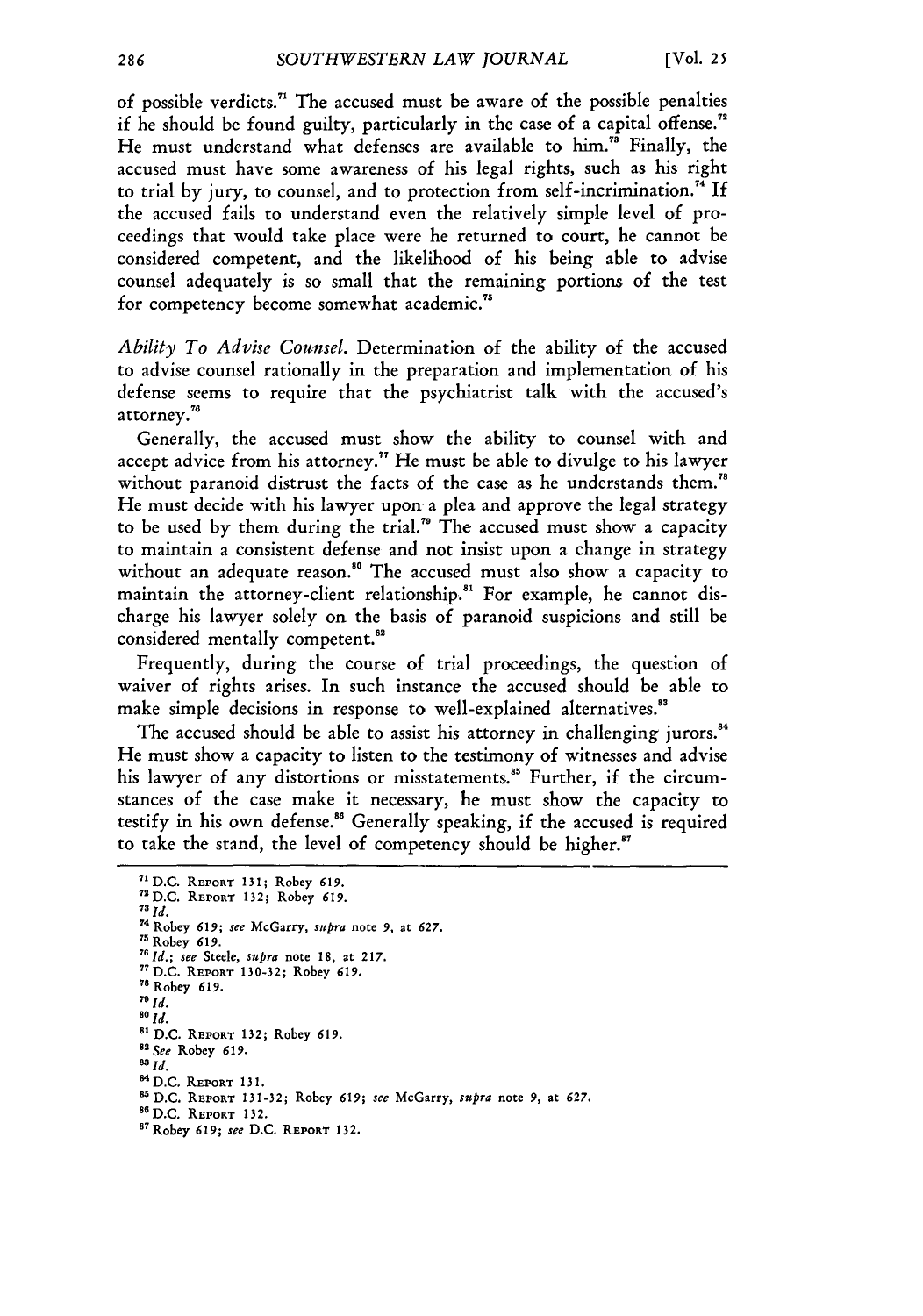#### III. **WAIVER OF THE ISSUE OF COMPETENCY** To **STAND TRIAL**

The evaluation of the mental status of an accused is largely a medical function; however, the parties charged with raising the issue of mental incompetency to stand trial have usually had no psychiatric training.<sup>88</sup> Thus, an obscured mental disorder that could constitute grounds for a finding of incompetency may be overlooked.<sup>89</sup> The result may be the conviction of an accused who is in actual fact incompetent. Since the trial of an accused person while he is legally incompetent violates due process," there is a strong likelihood that a resulting conviction is subject to collateral attack."'

The issue of competency to stand trial is not deemed to have been waived merely because the accused failed to assert it.<sup>92</sup> The Supreme Court has held that "it is contradictory to argue that a defendant may be incompetent, and yet knowingly or intelligently 'waive' his right to have a court determine his capacity to stand trial."<sup>93</sup> After all "if one is mentally incompetent, then, by definition, he cannot be expected to raise that contention before the trial court and thus cannot be prejudiced **by** his failure to do so."<sup>94</sup>

#### IV. RETROSPECTIVE DETERMINATION OF **COMPETENCY**

Collateral attack of a conviction allegedly obtained while an accused was incompetent poses a serious problem.<sup>85</sup> The reviewing court is called upon to look back to the time of trial and determine whether the accused was, in fact, incompetent. What might appear to be a simple inquiry, however, has become complicated by the passage of time. Indeed, there is some indication that the problems associated with an after-the-fact determination of competency make it an impermissible alternative.<sup>96</sup> This

Bishop v. United States, **350** U.S. *961* (1956).

**1967);** Floyd v. United States, **365** F.2d **368** (5th Cir. **1966);** Sharp v. Beto, **276** F. Supp. 871

<sup>93</sup> Pate v. Robinson, 383 U.S. 375, 384 (1966).

"Taylor v. United States, 282 F.2d **16, 23** (8th Cir. **1960);** *accord,* Carroll v. Beto, 421 F.2d **1065, 1067** (5th Cir. **1970);** Floyd v. United States, 365 F.2d **368** (5th Cir. **1966);** Sharp v. Beto, *276* F. Supp. 871 (N.D. Tex. 1967).

*9 See, e.g.,* Lee v. Alabama, **386** F.2d 97 (5th Cir. 1967). *<sup>9</sup> See* Pate v. Robinson, 383 **U.S. 375** (1966); Dusky v. United States, **362 U.S.** 402 **(1960);** Clonch v. Boles, 419 F.2d **393** (4th Cir. **1969);** Rhay v. White, **385** F.2d **883** (9th Cir. **1967);** Hansford v. United States, **365** F.2d **920** (D.C. Cir. **1966);** Holloway v. United States, 343 F.2d **265** (D.C. Cir. 1964); Brizendine v. Swenson, **302** F. Supp. 1011 (W.D. Mo. 1969); United States v. Follette, **301** F. Supp. 1137 (S.D.N.Y. **1969),** *afl'd,* 421 F.2d **952** (2d Cir. **1970);** Goodwin v. Swenson, **287** F. Supp. **166** (W.D. Mo. **1968);** Sullivan v. United States, **205** F. Supp. 545 (S.D.N.Y. 1962). *But see* Crail v. United States, 430 F.2d 459 (10th Cir. **1970);** Conner v. Wingo, 429 F.2d **630** (6th Cir. 1970) (2-1 decision); *cf.* United States v. Silva, 418 F.2d 328 (2d Cir. 1969).

*<sup>8</sup>See* Hess & Thomas, *supra* note 8, at **715;** Rice, *Mental Competency To Stand Trial Under Federal Criminal Procedure,* 1 WASHBURN L.J. **91,** 101-03 (1960).

**<sup>89</sup>** The selection of accused persons for psychiatric evaluation of their competency has been described as "extremely haphazard." Pfeiffer, Eisenstein **&** Dabbs, *supra* note 44, at *19; accord,* Ordway, *Discussion,* 122 **AM.** J. PSYCHIATRY **622** (1965). " 9

*O See, e.g.,* Lee v. Alabama, **386** F.2d **97** (5th Cir. **1967)** (en banc). *See also* Swadron, *Collateral Attack of Federal Convictions on the Ground of Mental Incompetency,* **39 TEMP.** L.Q. **<sup>117</sup>** (1966). " Carroll v. Beto, 421 F.2d **1065** (5th Cir. **1970);** Kibert v. Peyton, **383** F.2d **566** (4th Cir.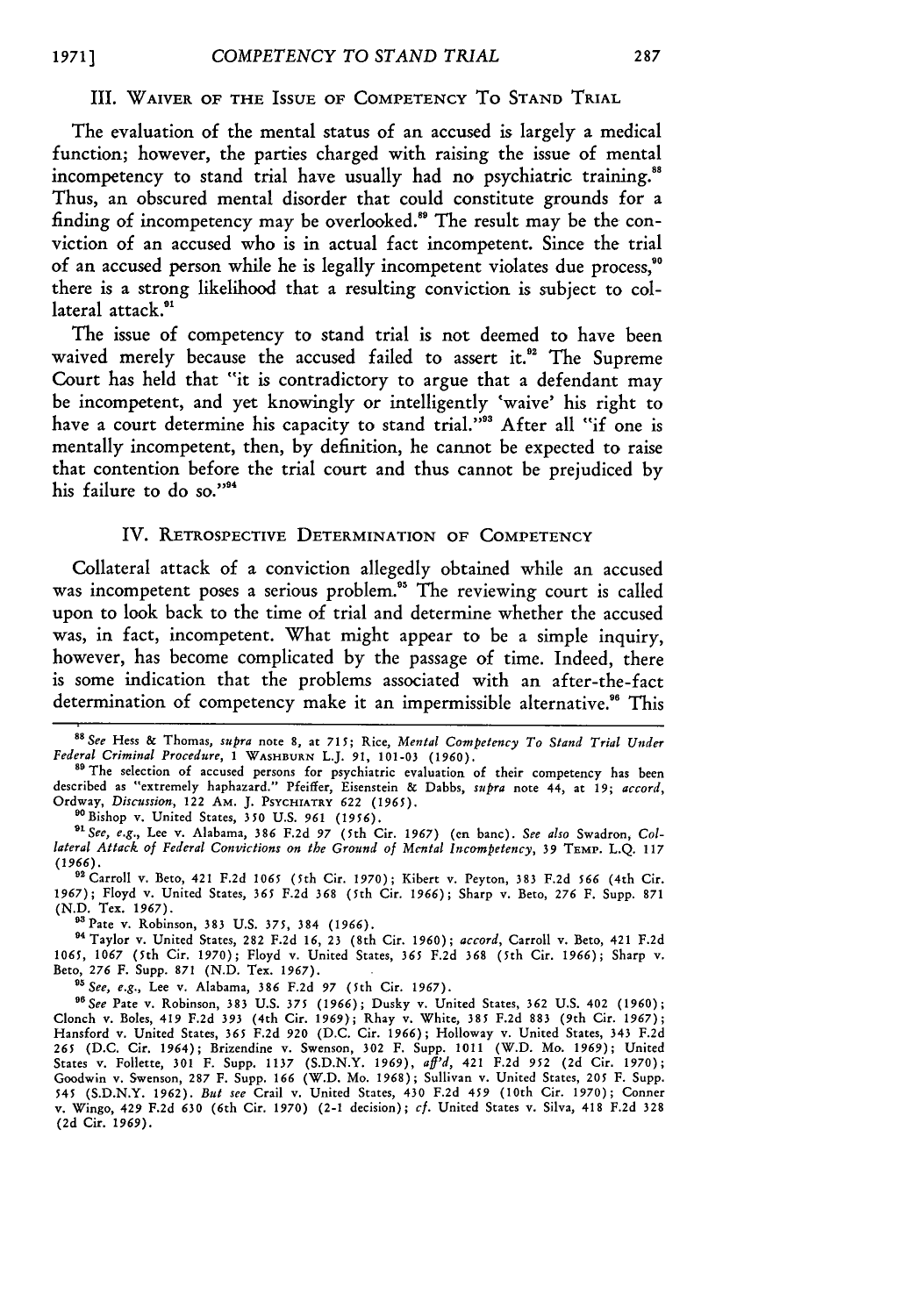is suggested in *Dusky v. United States<sup>97</sup>* where the Supreme Court ordered a new trial in one such case because of "the resulting difficulties of retrospectively determining the petitioner's competency as of more than a year ago."<sup>388</sup> Similarly, in *Pate v. Robinson*<sup>89</sup> the Court granted a new trial after a lapse of six years since "the jury would not be able to observe the subject of their inquiry" and "expert witnesses would have to testify solely from information contained in the printed record."<sup>100</sup>

The United States Court of Appeals for the Fifth Circuit has sought to avoid the implications of *Dusky* and *Pate* by requiring that the reviewing court initially determine whether, under the circumstances, it can conduct an adequate restrospective hearing on the question of competency.<sup>101</sup> If so, then the reviewing court will proceed to the issue of competency; otherwise, a new trial must be ordered.<sup>102</sup>

The approach suggested by the Fifth Circuit appears to have limited usefulness<sup>103</sup> because as time passes the likelihood of an accurate and just finding on the question of mental competency decreases progressively.' One authority has concluded that "[t]he question of past mental state is, in the strictest sense, unanswerable."<sup>105</sup> A review of the various criteria for mental competency that would have to be considered in retrospect lends support to this view.

## V. **CONCLUSION**

The question of an accused's competency to stand trial has generated a number of difficult problems which article 46.02 fails to solve. To clarify some of the points previously raised it is recommended that article 46.02 be further amended:

**(1)** The statute should be recast in terms of "competency to stand trial" rather than "present insanity."

(2) The question of mental competency should be reframed in terms of (a) whether the accused possesses sufficient mental capacity to comprehend the nature and object of the proceedings and his own position in relation to those proceedings, and (b) whether he is able to advise counsel rationally in the preparation and implementation of his own defense. Additionally, the standard of competence should be considered as subsuming a number of subsidiary factors or criteria.

Carroll v. Beto, 421 F.2d **1065,** 1068 (5th Cir. 1970) (Thornberry, **J.,** concurring specially); Lee v. Alabama, 386 F.2d 97, 108-13 (5th Cir. *1967)* (en banc) (Tuttle, J., Thornberry, **J., &** Goldberg, **J.,** concurring specially); Blunt v. United States, 244 F.2d 355, 364 n.23 (D.C. Cir. 1957). **"** Pfeiffer, Eisenstein & Dabbs, *suipra* note 9, **at** 321.

<sup>°&#</sup>x27;362 **U.S.** 402 *(1960). 9Id.* at 403.

**<sup>55383</sup>** U.S. 375 *(1966).*

*<sup>&#</sup>x27;Id.* at 387.

<sup>&</sup>lt;sup>101</sup> Lee v. Alabama, 386 F.2d 97, 108 (5th Cir. 1967); accord, Carroll v. Beto, 421 F.2d 1065 (5th Cir. 1970).

<sup>102</sup> Lee v. Alabama, 386 F.2d **97,** 108 (5th Cir. *1967).*

*<sup>&#</sup>x27;Compare* McLain v. Beto, Civil No. 3-2140 (N.D. Tex., filed Apr. **15,** 1970), *aff'd per curiam,* No. 30147 (5th Cir., Apr. 13, 1971); Clark v. Beto, 283 F. Supp. 272 (S.D. Tex. 1968), *aff'd,* 415 F.2d 71 (5th Cir. **1969);** United States v. Anderson, 280 F. Supp. **565,** 573-74 (D. Del. 1967); *with* Lee v. Alabama, **291** F. Supp. **921** (M.D. Ala. 1967), *aff'd, 406* F.2d *466* (5th Cir.), cert. denied, 395 U.S. 927 (1969), and Sharp v. Beto, 282 F. Supp. 558 (N.D. Tex. 1968).<br><sup>104</sup> McGarry, supra note 9, at 626; Pfeiffer, Eisenstein & Dabbs, supra note 44, at 23; see